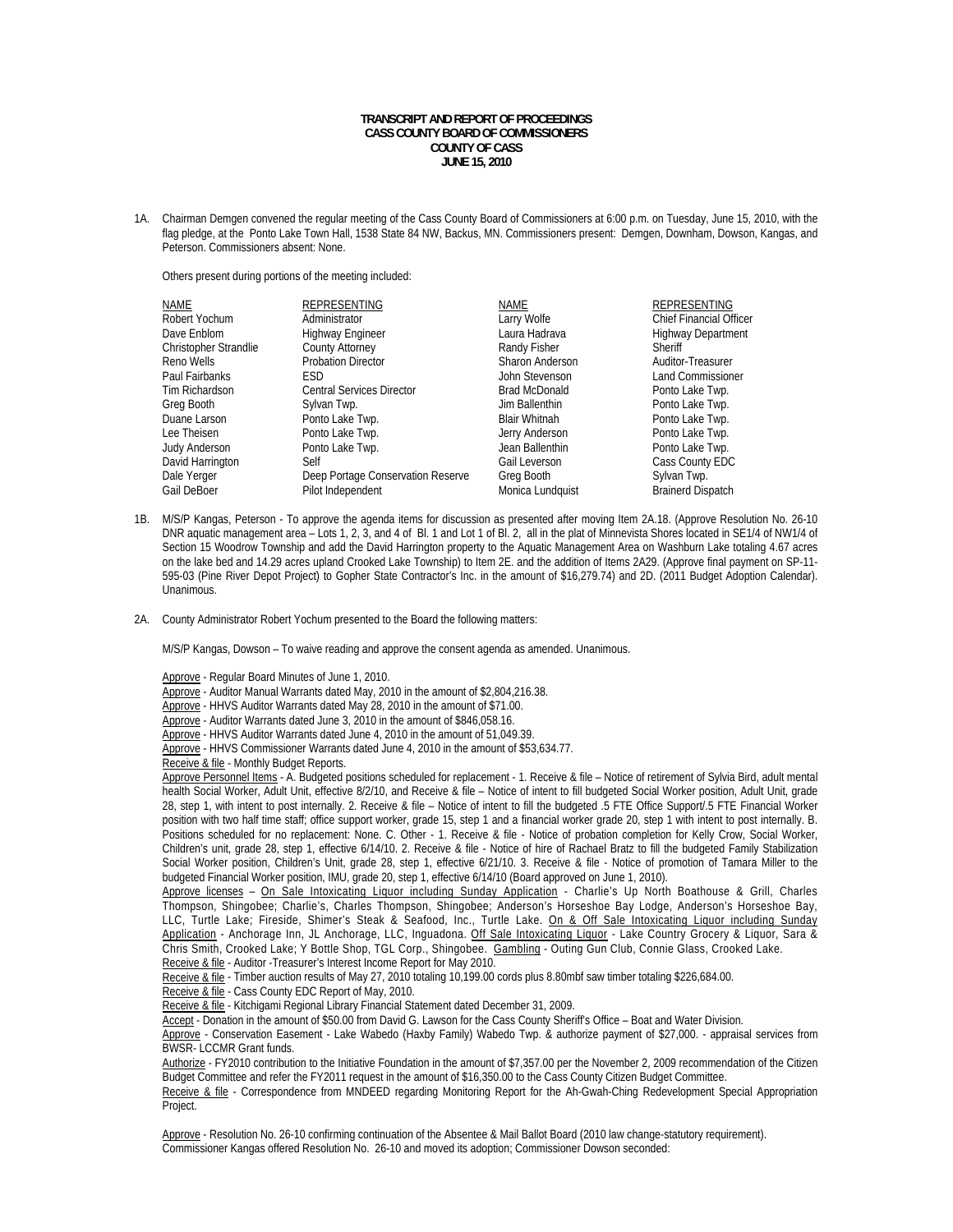BE IT RESOLVED that the Cass County Board of Commissioners hereby continues the establishment of an absentee ballot and mail ballot board pursuant to the mandated procedures of Minnesota Statutes 203B.121 for elections held within Cass County, Minnesota.

BE IT FURTHER RESOLVED to delegate the authority to the Cass County Auditor-Treasurer to appoint qualified election judges to the absentee and mail ballot boards in sufficient numbers pursuant to Minnesota Statutes 204B.13-204B.22 and 204B.45 within the approved annual budget authority.

Resolution No. 26-10 is hereby effective beginning with the 2010 election year and shall remain in effect until amended or revoked.

Resolution No. 26-10 was adopted by majority vote: Ayes: Demgen, Downham, Dowson, Kangas, Peterson. Nays: None.

Approve - Tax variance write-off amount of \$10.00 effective for taxes payable 2010 and future tax years (was \$5.00).

M/S/P Kangas, Dowson - Award quotes for the repair of a wash out on a grant in aid snowmobile trail in Section 18-135-30 (Homebrook Township) currently being used to access an active timber sale to Sawyer Timber in the amount of \$300.00. Unanimous.

| Bidder             | <b>Bid Amount</b> |
|--------------------|-------------------|
| Sawyer Timber      | \$300.00          |
| Sawyer Enterprises | \$345.00          |
| Northfork Boulders | \$400.00          |
| Schrupp Excavating | \$500.00          |

 Approve - Pay invoice #4156645 request for AGC Re-Use Project, Kimley-Horn, in the amount of \$2,950.00. (capital fund). Approve - Resolution No. 27-10 - 3 yr. lease agreement with the Highway Department and MN Public Safety, 50'X100' land to be used a motorcycle skill test course.

Commissioner Kangas offered Resolution No. 27-10 and moved its adoption; Commissioner Dowson seconded:

Whereas; the State of Minnesota, Department of Public Safety, requires an area of land approximately 50'X100' to be used as a motorcycle skill test course during the summer months, and

Whereas; the Cass County Highway Department has a section of parking lot that would be suitable for this use,

Now, Therefore, Be it Resolved, that the Cass County Board authorizes the County Engineer to enter into a three-year lease agreement with the State of Minnesota for this purpose.

Resolution No.27-10 was adopted by majority vote: Ayes: Demgen, Downham, Dowson, Kangas, Peterson. Nays: None.

Authorize - Sheriff to execute GeoComm's PSAP Consolidation Study Agreement.

Approve - Application for Need Determination for Lakes Employment Opportunities to increase licensed capacity to 36 individuals in order to meet the needs for day treatment in southern Cass County.

Accept - \$6,787.00(local match of \$711.00) Juvenile Accountability Block (JABG) Grant Funds from Office of Justice Program.

Approve - Qualified installer and authorize payment not to exceed \$8,000.00 for replacement/imminent health threat septic system in Remer Twp (BWSR 2008 Clean Water Legacy grant).

Receive & file - Correspondence from MNDEED regarding Monitoring Report for the Deep Portage Reserve Wood Gasification Appropriation Project.

Approve – Resolution No. 32-10 - Final payment on SP-11-595-03 (Pine River Depot Project) to Gopher State Contractor's Inc. in the amount of \$16,279.74.

Commissioner Peterson offered Resolution No. 32-10 and moved its adoption; Commissioner Downham seconded:

WHEREAS: Contract No. 59503 (SP-11-595-03) has in all things been completed, and the County Board being fully advised in the premises,

NOW THEN BE IT RESOLVED, that we do hereby accept said completed project for and in behalf of the County of Cass and authorize final payment as specified herein.

Resolution No. 32-10 was adopted by majority vote: Ayes: Demgen, Downham, Dowson, Kangas, Peterson. Nays: None.

2B. Administrator Yochum reported on the Personnel Policy Committee recommendation to amend the Personnel Policies and Rules by adding H. Cell Phone Policy to SECTION 8: CODE OF ETHICS. The purpose of the policy is to provide guidance regarding cellular (cell) phone privileges and to define County expectations with regard to use of County-owned cell phones. The Internal Revenue Service (IRS) has categorized these tools as "Listed Property" and requires that stringent controls be in place to insure compliance. All County Employees that are provided a cell phone will sign an acknowledgement of receiving and understanding the policy.

M/S/P Downham, Kangas - To approve the recommendation from the Personnel Policy Committee to amend the Personnel Policies and Rules to add H. Cell Phone Policy to SECTION 8: CODE OF ETHICS as presented. Unanimous.

2C. Administrator Yochum reported that the Personnel Committee of the Board (Demgen, Dowson) met with District Judge John Smith, Probation Director Reno Wells, Chief Probation Officer Jim Schneider, and Administrator Yochum on Tuesday, May 11, 2010. Items discussed were the results to date of the Cass County/Leech Lake Wellness Court, the recent resignation of the State Agent that provided supervision to Wellness Court participants and a request from the Probation Department to authorize overtime in the amount \$5,000.00 (utilizing state funds) to assist in supervision of Cass County/Leech Lake Band Wellness participants. Mr. Wells added that there are grant funds available to sustain the Wellness Court Program through September 30, 2010.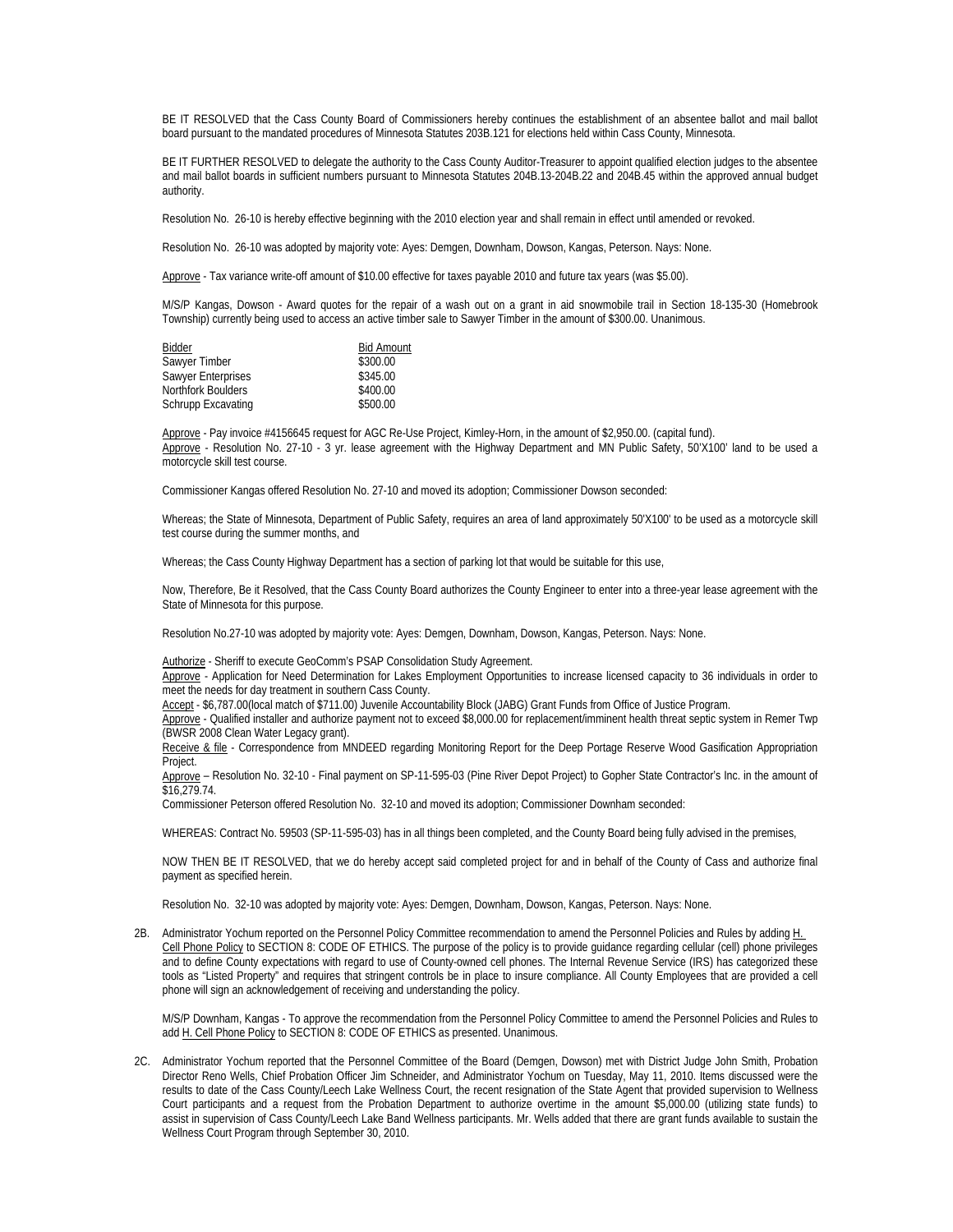M/S/P Dowson, Peterson – To approve the recommendation of the Personnel Committee of the Board to authorize overtime not to exceed \$5,000.00 (utilizing solely State funds) in FY 2010 for the Probation Department to assist in supervision of Cass County/Leech Lake Wellness Court participants. Unanimous.

2D. Auditor-Treasurer Sharon Anderson presented a draft 2011 budget adoption calendar and Administrator Yochum requested approval of a special meeting with the Cass County Citizen Budget Committee.

M/S/P Downham, Peterson – To establish a special meeting of the Cass County Board of Commissioners and the Cass County Citizen Budget Committee on Tuesday, July 13, 2010 beginning at 9:00 a.m., at the Cass County Land Department Meeting Room, Backus, MN. Unanimous.

2E. County Administrator Yochum explained Resolution No. 28-10 regarding the MN Department of Natural Resources proposed state land acquisition of an aquatic management areas consisting of 11.14 acres and about 1,200 feet of shoreline on Little Woman Lake in Woodrow Township and a similar request from David Harrington to add the Aquatic Management Area on Washburn Lake totaling 4.67 acres on the lake bed and 14.29 acres upland Crooked Lake Township. Mr. Yochum also informed the Board that both Townships have also supported the MN DNR's purchase of the parcels on Little Woman Lake in Woodrow Township and Lake Washburn in Crooked Lake Township.

Commissioner Dowson offered Resolution No. 28-10 and moved its adoption; Commissioner Downham seconded:

## Review of Proposed State Land Acquisition

In accordance with Minnesota Statutes 84.944, Subd. 3 and 97A.145, Subd. 2, the Commissioner of the Department of Natural Resources on Tuesday, June 15, 2010 provided the county board with a description of lands to be acquired by the State of Minnesota for Aquatic Management Area purposes.

Lands to be acquired are described as follows:

Lots 1, 2, 3, and 4 of Block 1 and Lot 1 of Block 2, all in the plat of Minnevista Shores located in SE1/4 of NW1/4 of section 15 Woodrow Township. The subject property consists of 11.14 acres and about 1200 feet of shoreline on Little Woman Lake and,

Lands to be acquired are described as follows:

Washburn Lake Aquatic Management Area (AMA 00240) (Lake Bed) 4.67 acres Acquisition Number 136840

That part of Government Lot 6, Section 17, Township 139 North, range 26 West, Cass County, Minnesota, lying within the lakebed of Donut Lake and lying northwesterly and northerly of the following described line:

Commencing at the Southwest corner of said Government Lot 6; thence North 0 degrees 37 minutes 17 seconds West, assumed bearing along the west line thereof 325.44 feet to the point of beginning of the line to be herein described; thence North 42 degrees 52, minutes 56 seconds East 425.00 feet; thence North 21 degrees 46 minutes 21 seconds East 512.25 feet; thence North 48 degrees 33 minutes 53 seconds East 370 feet, more or less, to the shoreline of Washburn Lake and said line there terminating, and

(Upland) 14.39 acres Acquisition Number 136840

That part of Government Lot 6, Section 17, Township 139 North, range 26 West, Cass County, Minnesota, lying northwesterly and northerly of the following described line:

Commencing at the Southwest corner of said Government Lot 6; thence North 0 degrees 37 minutes 17 seconds West, assumed bearing along the west line thereof 325.44 feet to the point of beginning of the line to be herein described; thence North 42 degrees 52, minutes 56 seconds East 425.00 feet; thence North 21 degrees 46 minutes 21 seconds East 512.25 feet; thence North 48 degrees 33 minutes 53 seconds East 370 feet, more or less, to the shoreline of Washburn Lake and said line there terminating. And lying north of Donut Lake.

IT IS HEREBY RESOLVED, by the Board of County Commissioners of Cass County on June 15, 2010 that the State's proposed acquisition of the attached described property be approved.

Resolution No. 28-10 was adopted by majority vote: Ayes: Demgen, Downham, Dowson, Kangas, Peterson. Nays: None.

3A. Chairman Demgen reopened the May 18, 2010 continued Public Hearing on County road status revocation of Old Highway 371 (Rocking Ranch Rd. SE) in Wilson Township. Highway Engineer Enblom updated the Board on the recommended improvements by the County prior to reversion of the Rocking Ranch Rd. SE to Wilson Township including bituminous crack filling and a road shoulder project in 2010. Mr. Enblom recommended that the resurfacing of this .3 mile should occur when CR #44 (last pavement placed in 1987) is resurfaced (date undetermined at this time). Mr. Enblom also reaffirmed that pursuant to MN Statute the road authority transfer would be effective two years after adoption of Resolution No. 29-10 by the County Board. Mr. Yochum added that no written responses have been received since the May 18, 2010 meeting. No one requested to be heard on this subject.

Commissioner Kangas offered Resolution No. 29-10 and moved its adoption; Commissioner Peterson seconded:

Pursuant to MN Statute 163.11, Subd. 5, it appears to the Cass County Board of Commissioners, State of Minnesota; that Rocking Ranch Road, located within Wilson Township MN, should be revocated to the political subdivision for which it lies.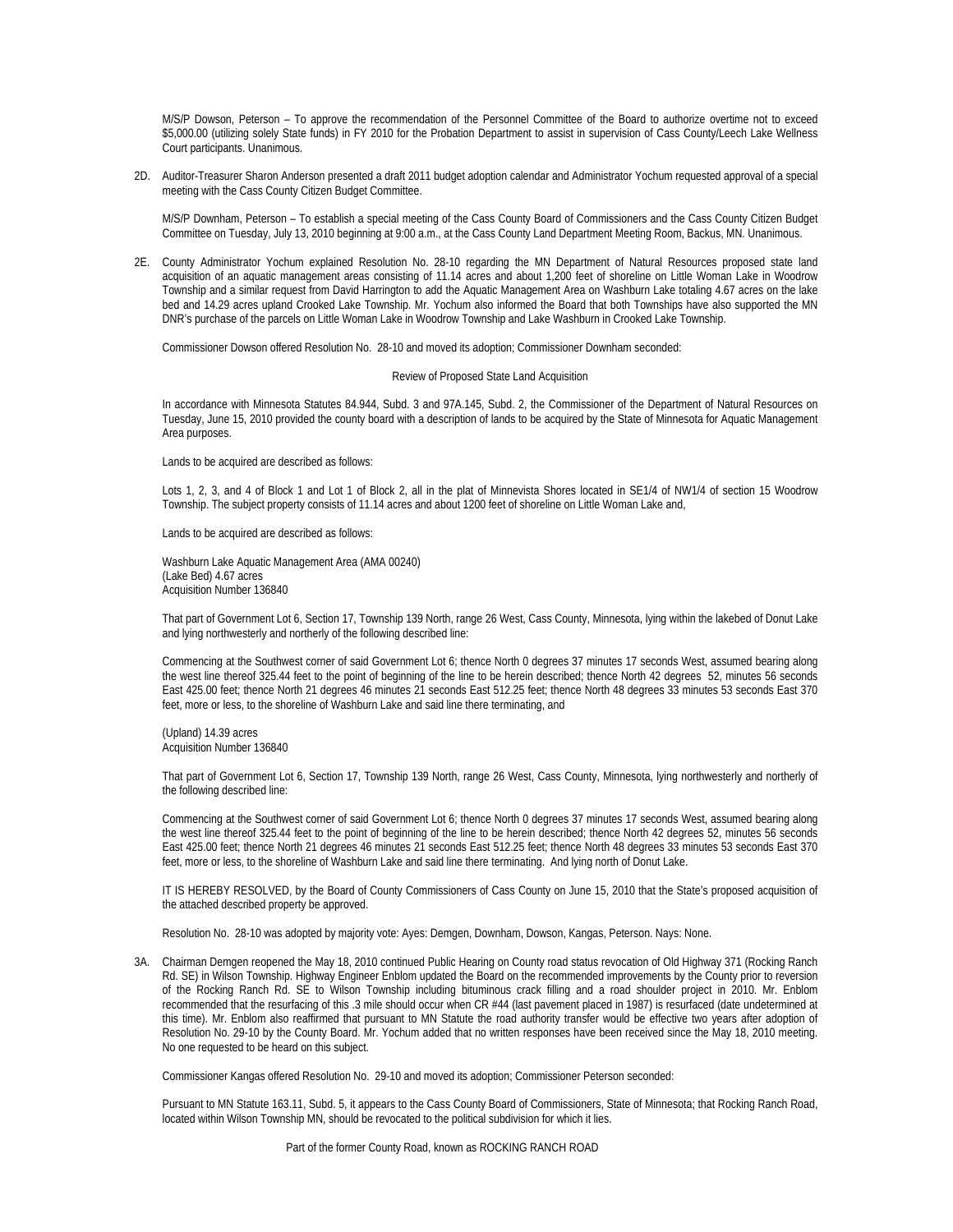The North 850.00 feet of the East 33.00 feet of Government Lot 4, Section 8; and the North 850.00 feet of the West 33.00 feet of Government Lot 1 and the West 33.00 feet of Southwest Quarter of the Northwest Quarter, Section 9, all in Township 137 North, Range 29 West, Cass County, Minnesota, which lie southeasterly of the easterly right-of-way line of the alignment established for County State Aid Highway Number 44 defined in Project Number S.A.P. 11-644-02 as approved February 10, 1986.

Included is that part of said West 33.00 feet of Government Lot 1, Section 9 dedicated as ROCKING RANCH ROAD in the plat of PINE RIVER ESTATES according to the record plat thereof on file in the office of the Cass County Recorder.

Resolution No. 29-10 was adopted by majority vote: Demgen, Downham, Dowson, Kangas, Peterson. Nays: None.

4A. Construction/Design Highway Engineer Laura Hadrava presented the bid results that had been opened on Tuesday, June 15, 2010.

Contract No. 63502 Project No.: CM 2010-1(106) - CR 106 in Becker Twp., CM 2010-2(34) - Patches on CSAH 34 between TH 64 and CSAH 1; SAP 11-677-12 - CSAH 77 in City of East Gull Lake; and SAP 11-635-02(CSAH35 paving in May Township (S & N). Engineers Estimate \$1,263,536.44

| <b>Bidder</b>                               | <b>Total Bid Amount</b> | Percent Over/Under Estimate |
|---------------------------------------------|-------------------------|-----------------------------|
| Tri-City Paving, Inc.                       | \$1,104,282.95          | 12.60% Under Estimate       |
| Anderson Brothers Constr. Co.               | \$1.113.415.67          | 11.88% Under Estimate       |
| Knife River Materials Corp. - North Central | \$1,128,642,12          | 10.68% Under Estimate       |
| Mark Sand & Gravel Co.                      | \$1.391.799.20          | 10.15% Over Estimate        |

M/S/P Kangas, Dowson - To award the bid to the following apparent low bidder (received on June 15, 2010) for CM 2010-1(106) - CR 106 in Becker Twp., CM 2010-2(34) - Patches on CSAH 34 between TH 64 and CSAH 1; SAP 11-677-12 - CSAH 77 in City of East Gull Lake; and SAP 11-635-02(CSAH35 paving in May Township (S & N). to Tri-City Paving, Inc. in the bid amount of \$1,104,282.95. Unanimous.

Contract No. 63502 Proiect No.: CP 2010-1(155) - CR 155 in Crooked Lake Twp.; SAP 11-611-04 - CSAH 11 in Woodrow Twp. Engineers Estimate \$968,453.82

| Bidder                                      | <b>Total Bid Amount</b> | Percent Over/Under Estimate |
|---------------------------------------------|-------------------------|-----------------------------|
| Tri-City Paving, Inc.                       | \$735.633.63            | 24.04% Under Estimate       |
| Knife River Materials Corp. - North Central | \$780.816.30            | 19.37% Under Estimate       |
| Anderson Brothers Constr. Co.               | \$863,197.54            | 10.87% Under Estimate       |
| Hawkinson Construction Co., Inc.            | \$926,962.58            | 4.28% Under Estimate        |
| Mark Sand & Gravel Co.                      | \$1,103,589.38          | 13.95% Over Estimate        |

M/S/P Peterson, Dowson - To award the bid to the following apparent low bidder (received on June 15, 2010) for CP 2010-1(155) - CR 155 in Crooked Lake Twp.; SAP 11-611-04 - CSAH 11 in Woodrow Twp. to Tri-City Paving, Inc. in the bid amount of \$735,633.63. Unanimous.

 Project Name: Enhanced Pavement Markings Project No.: SP 011-070-002 Engineers Estimate \$295,061.20

| Bidder                        | Total Bid Amount | <b>Percent Over/Under Estimate</b> |
|-------------------------------|------------------|------------------------------------|
| Traffic Marking Service, Inc. | \$271.626.39     | 7.94% Under Estimate               |
| Century Fence                 | \$279.481.87     | 5.28% Under Estimate               |
| AAA Striping Service Co.      | \$287.561.20     | 2.54% Under Estimate               |

M/S/P Downham, Kangas - To award the bid to the following apparent low bidder (received on June 15, 2010) for SP 011-070-002 Enhanced Pavement Markings to Traffic Marking Service, Inc. in the bid amount of \$271,626.39. Unanimous.

4B. Engineer Enblom presented the Leech Lake Tribal Council Resolution No. 2010-172 approving a cooperative project on CSAH #8 (approximately 8.4 miles) also known as Indian Service Road #3208 located between the junction of CR 157 and the City of Federal Dam. The Leech Lake Band committed \$1.6M for the improvements. Mr. Enblom requested authorization to enter into an agreement for the project with the Leech Lake Band of Ojibwe and to advance project plans to advertise and construction.

 M/S/P Downham, Dowson – To approve a Memorandum of Understanding between the Leech Lake Band of Ojibwe and Cass County for the cooperative project on CSAH #8 also known as Indian Service Road #3208, and further, the Board expressed their appreciation to the Leech Lake Band of Ojibwe for assistance on this project. Unanimous.

4C. Mr. Enblom discussed the State bridge bonding funds that are available this year or next for the replacement of Bridge No.11505 over Inguadona Bay on CSAH #7. Mr. Enblom requested authorization for the advertisement of the project.

M/S/P Dowson, Peterson – To approve advertisement of the replacement of Bridge No.11505 over Inguadona Bay on CSAH #7. Unanimous.

5. Chairman Demgen acknowledged the Public Hearing Notice regarding updates to the Cass County Capital Improvement Plan. Auditor-Treasurer Sharon Anderson discussed the updates in progress, and requested the Board to continue the public hearing until Tuesday, July 6, 2010. No one requested to be heard on this subject.

 M/S/P Peterson, Downham – To continue the Public Hearing on Updates to the Cass County Capital Improvement Plan until Tuesday, July 6, 2010, beginning at 9:15 a.m. Commissioners Board Room, 1st Floor Courthouse Annex, Walker, MN. Unanimous.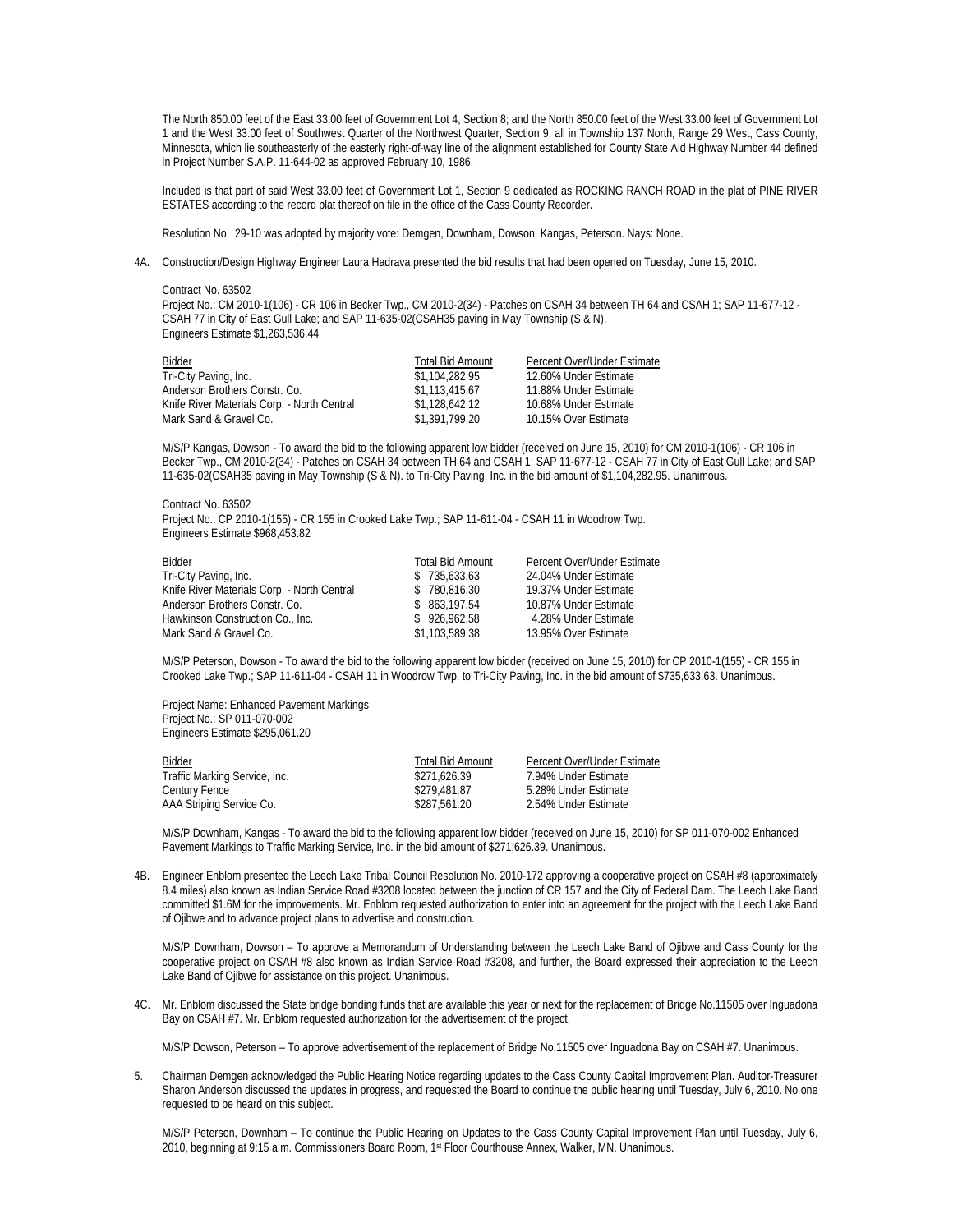- 6A. Ponto Lake Township Board members Jim Ballenthin, Duane Larson, and Brad McDonald appeared before the Board to discuss options for managing the recycling containers in the Town hall parking lot. The Town Board reported incidents of the recycling container being set on fire and garbage being dumped at that location. County Planner/Solid Waste Officer Paul Fairbanks discussed alternate sites and security options. By consensus, the Board requested Mr. Fairbanks to discuss further with the Township Board and report back at the regular Commissioners Board Meeting of Tuesday, July 6, 2010.
- 6B. Ponto Lake resident Blair Whitnah requested to be heard regarding the condition of the forest access road that provides access to her property located at 1400 Hay Lake Drive in Ponto Lake Township. Ms. Whitnah explained that the road has not been restored to its past condition after timber harvesting in March of 2010. Ms. Whitnah presented photographs on her laptop of the site and an estimate of \$2,884.00 from Anderson Brothers to restore the road to its prior condition. Land Commissioner Josh Stevenson discussed forest access road maintenance practices and timber harvest contract management. By consensus, the Board requested the Land Commissioner to respond to Ms. Whitnah and report the same to the Board.
- 7A. Land Commissioner Josh Stevenson discussed a request for MNDOT special use permits for Two-Way Nighttime Operation of Snowmobiles on and across MNDOT right of way. The permit covers all current eighteen crossings and use of MNDOT right of way required for existing Cass County GIA Snowmobile trails. Mr. Stevenson presented Resolution No.30-10.

Commissioner Dowson offered Resolution No. 30-10 and moved its adoption, Commissioner Downham seconded:

WHEREAS, the Cass County Board of Commissioners is the duly elected governing body of Cass County; and

WHEREAS, the Cass County Board of Commissioners are concerned for the health and welfare of the community and the residents of Cass County; and

WHEREAS, the Minnesota Department of Transportation maintains jurisdiction over Trunk Highway right of ways;

WHEREAS, the Cass County Board of Commissioners wishes to enter into an agreement with the Minnesota Department of Transportation providing for limited use for Snowmobile Trail – Nighttime, Two-Way Use.

NOW, THEREFORE, BE IT RESOLVED: that the Cass County Board of Commissioners does herby authorize that Cass County enter into an agreement with the Commissioners of Transportation of the State of Minnesota providing for the limited use, under the terms and conditions set forth therein, for Snowmobile Trail – Nighttime, Two-Way Use referred to C.S. 110 T.H. 0 County of Cass LUP#-0020.

Resolution No. 30-10 was adopted by majority vote: Ayes: Demgen, Downham, Dowson, Kangas, Peterson. Nays: None.

- 7B. Mr. Stevenson updated the Board on Lessard-Sams Outdoor Heritage Council reporting that the Land Department has received notice that the Cass County proposal to acquire key industrial lands was passed into law on May 17. The funding is in the amount of \$594,000 for to acquire 400+- acres of forest and wetland wildlife habitats through fee title acquisition from Potlatch. The project schedule includes: June 2010 – approach Townships for approval to purchase properties in Powers (41 acres), Becker (80 acres), Byron (120 acres), and Trelipe North (160 acres); July 2010 – complete appraisals for approved parcels; August 2010 – purchase agreements and title opinions; October 2010 – record deeds. The Board congratulated the Land Department and requested notice of the Township presentations. No action necessary.
- 8A. County Attorney Christopher Strandlie presented a draft Social Host Ordinance (No. 2010-01). The proposed ordinance would prohibit any person or persons from hosting an event where alcohol is present and being possessed or consumed by persons less than twenty-one (21) years of age. Mr. Strandlie requested the Board to establish public hearing dates for consideration of the Social Host Ordinance.

M/S/P Dowson, Downham – To approve hearing dates for consideration of Social Host Ordinance No. 2010-01: 1st reading on Tuesday, July 6, 2010, beginning at 10:00 a.m., in the Commissioners Boardroom, 1st Floor, Cass County Courthouse Annex, Walker, MN, 2<sup>nd</sup> reading and final adoption on Tuesday, July 20, 2010, beginning at 6:45 p.m., at the Turtle Lake Township Hall, 4196 72nd St. NW, Walker, MN. Unanimous.

- 8B. Mr. Strandlie reported that the MN Supreme Court has issued an order amending the Rules of Criminal Procedure that allows the expanded use of interactive television (ITV). The new rules permit the use of ITV "for defendants being held in custody in a county other than the venue county" and "the interests of justice". The County Attorney discussed the types of hearings eligible for ITV contingent upon the consent and location of the parties. Other changes included requiring that the defendant and defense attorney be at the same terminal site if ITV is used for sentencing; Allow pending charges in multiple counties to be heard in a single proceeding conducted by ITV; Permit witnesses to testify by ITV if the court and all parties agree and if all other parties are appearing in person in the courtroom; and Remove the strict "courthouse" limitation to allow ITV sites to be located in other buildings, so long as the ITV site is a "courtroom." The Board thanked the County Attorney for the update noting that the Board has endorsed expanded ITV use. No action necessary.
- 9A. Central Services Director Tim Richardson discussed the need to engage professional project management services for the Energy Efficiency Conservation Improvement Project approved by the Board June 1, 2010. Mr. Richardson reported seeking proposals from two firms and presented a response from Construction Analysis & Management Inc. (CAM) to provide professional project management services for the project.

 M/S/P Kangas, Downham – To authorize retaining Construction Analysis & Management Inc. (CAM) for professional services for the Energy Efficiency Conservation Improvement Project (design and inspections services) not to exceed 12% of the project cost. Unanimous.

10A. Chief Financial Officer Larry Wolfe presented the Post-Employment Benefit Valuation Report (GASB 45) of FY 2008. Mr. Wolfe discussed changes since the last actuarial valuation as of January 1, 2007 including: health cost trend rates, employees hired after January 1, 2008 will receive no direct subsidized post employment medical benefits from Cass County, and implicit rate subsidy benefit up due to Medicare eligibility under MN Statutes 471.61. No action necessary.